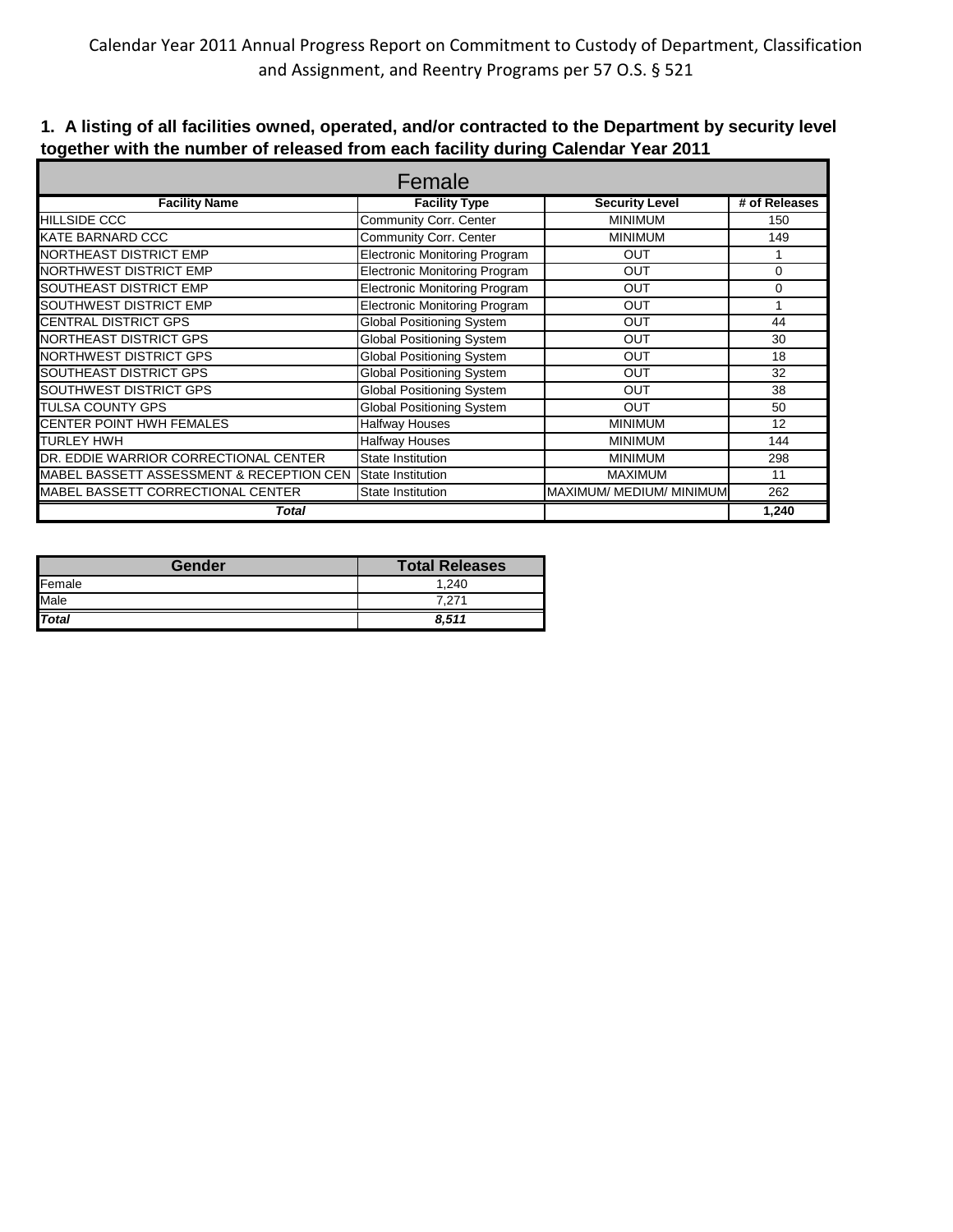## Calendar Year 2011 Annual Progress Report on Commitment to Custody of Department, Classification and Assignment, and Reentry Programs per 57 O.S. § 521

# **1. (Con't.)**

| <b>Male</b>                             |                                      |                       |                |  |  |
|-----------------------------------------|--------------------------------------|-----------------------|----------------|--|--|
| <b>Facility Name</b>                    | <b>Facility Type</b>                 | <b>Security Level</b> | # of Releases  |  |  |
| <b>ALTUS CWC</b>                        | Comm. Work Center                    | <b>MINIMUM</b>        | 40             |  |  |
| <b>ARDMORE CWC</b>                      | Comm. Work Center                    | <b>MINIMUM</b>        | 24             |  |  |
| <b>BEAVER CWC</b>                       | Comm. Work Center                    | <b>MINIMUM</b>        | 11             |  |  |
| <b>CARTER COUNTY CWC</b>                | Comm. Work Center                    | <b>MINIMUM</b>        | 28             |  |  |
| <b>DAVIS CWC</b>                        | Comm. Work Center                    | <b>MINIMUM</b>        | 22             |  |  |
| <b>ELK CITY CWC</b>                     | Comm. Work Center                    | <b>MINIMUM</b>        | 8              |  |  |
| <b>FREDERICK CWC</b>                    | Comm. Work Center                    | <b>MINIMUM</b>        | 51             |  |  |
| <b>HOBART CWC</b>                       | Comm. Work Center                    | <b>MINIMUM</b>        | 34             |  |  |
| <b>HOLLIS CWC</b>                       | Comm. Work Center                    | <b>MINIMUM</b>        | 9              |  |  |
| <b>IDABEL CWC</b>                       | Comm. Work Center                    | <b>MINIMUM</b>        | 40             |  |  |
| <b>MADILL CWC</b>                       | Comm. Work Center                    | <b>MINIMUM</b>        | 33             |  |  |
| <b>MANGUM CWC</b>                       | Comm. Work Center                    | <b>MINIMUM</b>        | 16             |  |  |
| <b>SAYRE CWC</b>                        | Comm. Work Center                    | <b>MINIMUM</b>        | 10             |  |  |
| <b>WALTERS CWC</b>                      | Comm. Work Center                    | <b>MINIMUM</b>        | 33             |  |  |
| <b>WAURIKA CWC</b>                      | Comm. Work Center                    | <b>MINIMUM</b>        | 11             |  |  |
| CLARA WATERS COMMUNITY CORR. CENTER     | Community Corr. Center               | <b>MINIMUM</b>        | 142            |  |  |
| <b>ENID CCC</b>                         | Community Corr. Center               | <b>MINIMUM</b>        | 46             |  |  |
| <b>LAWTON CCC</b>                       | <b>Community Corr. Center</b>        | <b>MINIMUM</b>        | 140            |  |  |
| OKLAHOMA CITY CCC                       | <b>Community Corr. Center</b>        | <b>MINIMUM</b>        | 142            |  |  |
| UNION CITY CCC                          | Community Corr. Center               | <b>MINIMUM</b>        | 172            |  |  |
| <b>COMANCHE COUNTY JAIL</b>             | County Jail Program                  | <b>MEDIUM</b>         | 4              |  |  |
| <b>GREER COUNTY JAIL</b>                | County Jail Program                  | <b>MINIMUM</b>        | $\overline{2}$ |  |  |
| JEFFERSON COUNTY JAIL                   | County Jail Program                  | <b>MINIMUM</b>        | $\mathbf{1}$   |  |  |
| Γ<br>LEFLORE COUNTY JAIL                | County Jail Program                  | MEDIUM/ MINIMUM       | $\overline{4}$ |  |  |
| <b>MARSHALL COUNTY JAIL</b>             | County Jail Program                  | <b>MEDIUM</b>         | $\mathbf{1}$   |  |  |
| <b>NOWATA COUNTY JAIL</b>               | County Jail Program                  | <b>MINIMUM</b>        | 3              |  |  |
| OKLAHOMA COUNTY JAIL                    | County Jail Program                  | <b>MEDIUM</b>         | 27             |  |  |
| OKMULGEE COUNTY JAIL                    | County Jail Program                  | <b>MEDIUM</b>         | 2              |  |  |
| <b>OTTAWA COUNTY JAIL</b>               | County Jail Program                  | <b>MEDIUM</b>         | $\overline{2}$ |  |  |
| <b>TILLMAN COUNTY JAIL</b>              | County Jail Program                  | MEDIUM/ MINIMUM       | 9              |  |  |
| CENTRAL DISTRICT EMP                    | <b>Electronic Monitoring Program</b> | OUT                   | 1              |  |  |
| NORTHEAST DISTRICT EMP                  | <b>Electronic Monitoring Program</b> | OUT                   | $\mathbf{1}$   |  |  |
| NORTHWEST DISTRICT EMP                  | <b>Electronic Monitoring Program</b> | <b>OUT</b>            | 3              |  |  |
| SOUTHEAST DISTRICT EMP                  | <b>Electronic Monitoring Program</b> | <b>OUT</b>            | 0              |  |  |
| SOUTHWEST DISTRICT EMP                  | <b>Electronic Monitoring Program</b> | OUT                   | $\mathbf{1}$   |  |  |
| <b>TULSA COUNTY EMP</b>                 | <b>Electronic Monitoring Program</b> | OUT                   | 0              |  |  |
| <b>CENTRAL DISTRICT GPS</b>             | <b>Global Positioning System</b>     | OUT                   | 155            |  |  |
| <b>NORTHEAST DISTRICT GPS</b>           | Global Positioning System            | OUT                   | 68             |  |  |
| NORTHWEST DISTRICT GPS                  | Global Positioning System            | OUT                   | 63             |  |  |
| SOUTHEAST DISTRICT GPS                  | <b>Global Positioning System</b>     | OUT                   | 83             |  |  |
| SOUTHWEST DISTRICT GPS                  | <b>Global Positioning System</b>     | ΟUΤ                   | 106            |  |  |
| TULSA COUNTY GPS                        | <b>Global Positioning System</b>     | <b>OUT</b>            | 114            |  |  |
| <b>AVALON HWH</b>                       | <b>Halfway Houses</b>                | <b>MINIMUM</b>        | 373            |  |  |
| <b>BRIDGEWAY HWH</b>                    | <b>Halfway Houses</b>                | <b>MINIMUM</b>        | 149            |  |  |
| <b>CARVER HWH</b>                       | <b>Halfway Houses</b>                | <b>MINIMUM</b>        | 339            |  |  |
| CATALYST-CAMEO HWH                      | <b>Halfway Houses</b>                | <b>MINIMUM</b>        | 50             |  |  |
| CENTER POINT HWH                        | <b>Halfway Houses</b>                | <b>MINIMUM</b>        | 50             |  |  |
| CENTER POINT OSAGE HWH                  | <b>Halfway Houses</b>                | <b>MINIMUM</b>        | 51             |  |  |
| DRUG RECOVER, INC-IVAN HWH              | <b>Halfway Houses</b>                | <b>MINIMUM</b>        | 84             |  |  |
| <b>OKLAHOMA HWH</b>                     | <b>Halfway Houses</b>                | <b>MINIMUM</b>        | 78             |  |  |
| CIMARRON CORRECTIONAL FACILITY          | Private Prison                       | <b>MEDIUM</b>         | 72             |  |  |
| DAVIS CORRECTIONAL FACILITY-HOLDENVILLE | Private Prison                       | <b>MEDIUM</b>         | 178            |  |  |
| LAWTON CORRECTIONAL FACILITY            | <b>Private Prison</b>                | <b>MEDIUM</b>         | 241            |  |  |
| CHARLES E. BILL JOHNSON CORR. CENTER    | State Institution                    | <b>MINIMUM</b>        | 544            |  |  |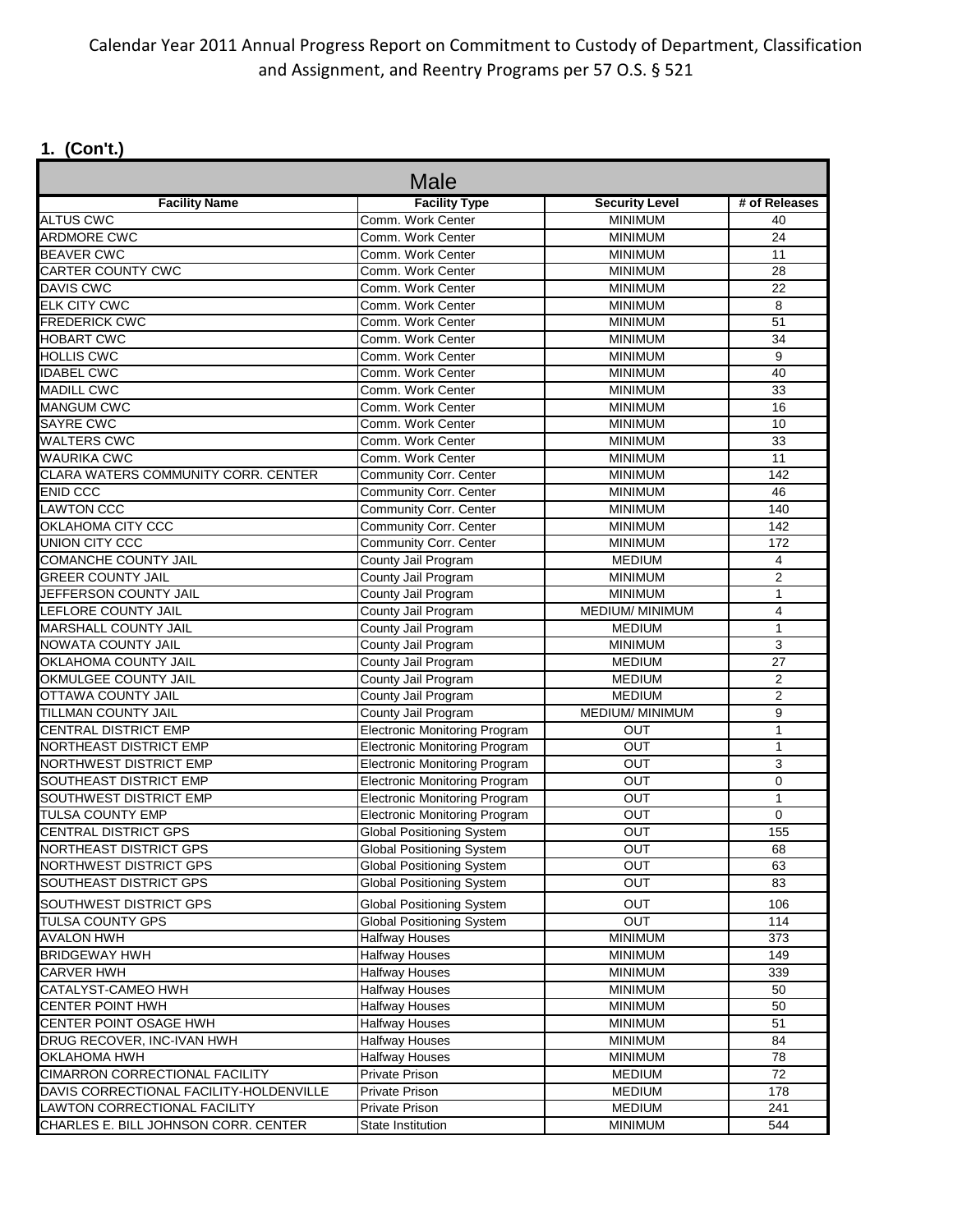## Calendar Year 2011 Annual Progress Report on Commitment to Custody of Department, Classification and Assignment, and Reentry Programs per 57 O.S. § 521

# **1. (Con't.)**

|                                       | Male                     |                        |       |
|---------------------------------------|--------------------------|------------------------|-------|
| HOWARD MCLEOD CORRECTIONAL CENTER     | State Institution        | <b>MINIMUM</b>         | 245   |
| JACKIE BRANNON CORRECTIONAL CENTER    | State Institution        | <b>MINIMUM</b>         | 244   |
| JAMES CRABTREE CORRECTIONAL CENTER    | State Institution        | <b>MEDIUM/ MINIMUM</b> | 121   |
| JESS DUNN CORRECTIONAL CENTER         | State Institution        | <b>MINIMUM</b>         | 432   |
| JIM E HAMILTON CORRECTIONAL CENTER    | <b>State Institution</b> | <b>MINIMUM</b>         | 311   |
| JOHN LILLEY CORRECTIONAL CENTER       | <b>State Institution</b> | <b>MINIMUM</b>         | 364   |
| JOSEPH HARP CORRECTIONAL CENTER       | State Institution        | <b>MEDIUM</b>          | 191   |
| LEX ASSESSMENT & RECEPTION CENTER     | State Institution        | <b>MAXIMUM</b>         | 104   |
| LEXINGTON CORRECTIONAL CENTER         | State Institution        | <b>MEDIUM/ MINIMUM</b> | 221   |
| MACK ALFORD CORRECTIONAL CENTER       | State Institution        | <b>MEDIUM/ MINIMUM</b> | 143   |
| NORTHEAST OKLAHOMA CORR. CENTER       | State Institution        | <b>MINIMUM</b>         | 159   |
| OKLAHOMA STATE PENITENTIARY           | State Institution        | <b>MAXIMUM</b>         | 113   |
| OKLAHOMA STATE REFORMATORY            | State Institution        | <b>MEDIUM/ MINIMUM</b> | 181   |
| IR.B. DICK CONNER CORRECTIONAL CENTER | State Institution        | <b>MEDIUM/ MINIMUM</b> | 225   |
| WILLIAM S. KEY CORRECTIONAL CENTER    | State Institution        | <b>MINIMUM</b>         | 346   |
|                                       | Total                    |                        | 7,271 |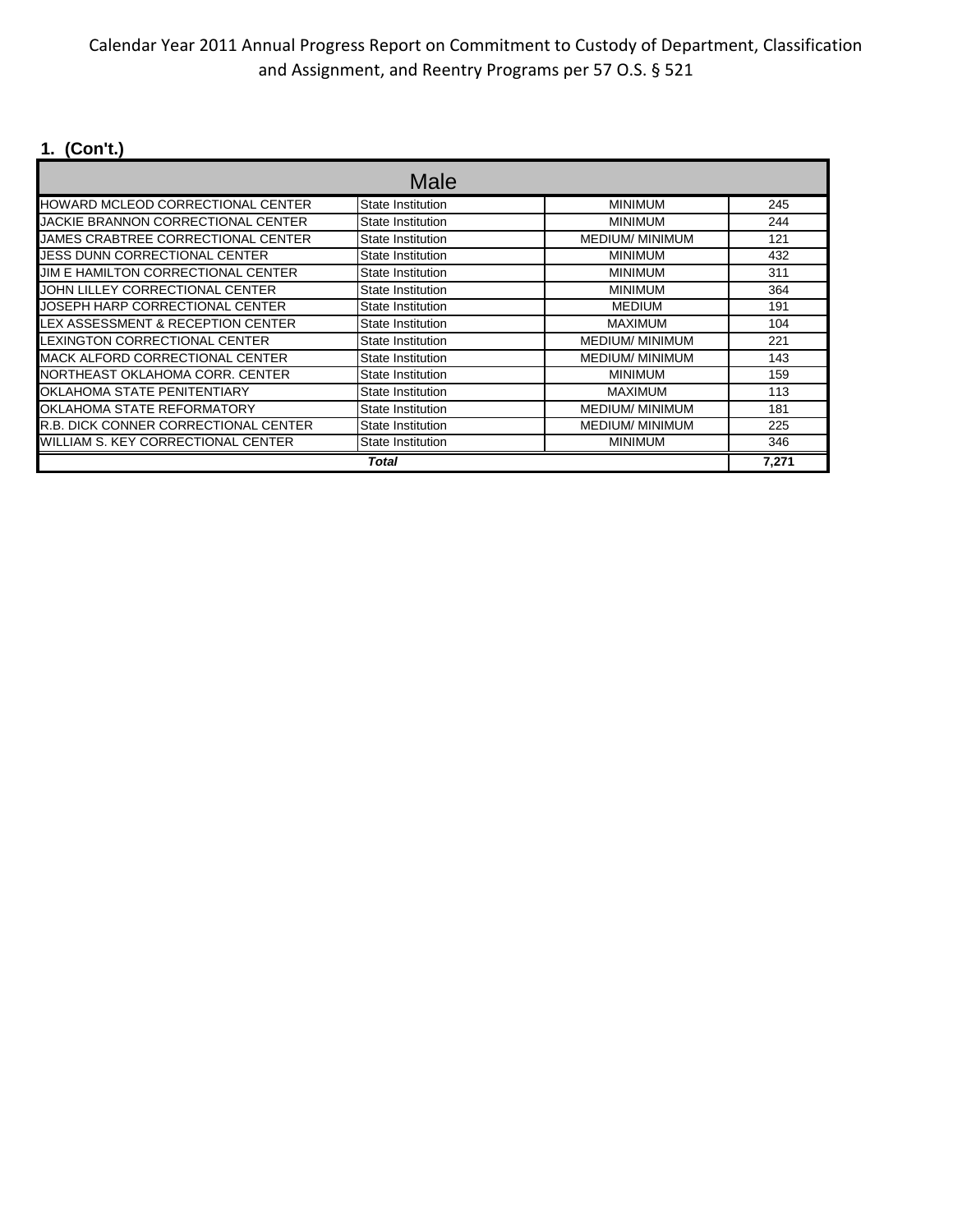**2. Total number of inmates released from physical custody during Calendar Year 2011**

| <b>CY11 Releases from Physical Custody</b> |              |       |  |  |
|--------------------------------------------|--------------|-------|--|--|
|                                            | <b>Males</b> | 7,185 |  |  |
|                                            | Females      | 1,237 |  |  |
| <b>Prison Discharges</b>                   | Subtotal     | 8,422 |  |  |
|                                            | <b>Males</b> | 87    |  |  |
| Females                                    |              |       |  |  |
| <b>Deaths</b>                              | Subtotal     | 89    |  |  |
| <b>Total Releases</b>                      |              | 8,511 |  |  |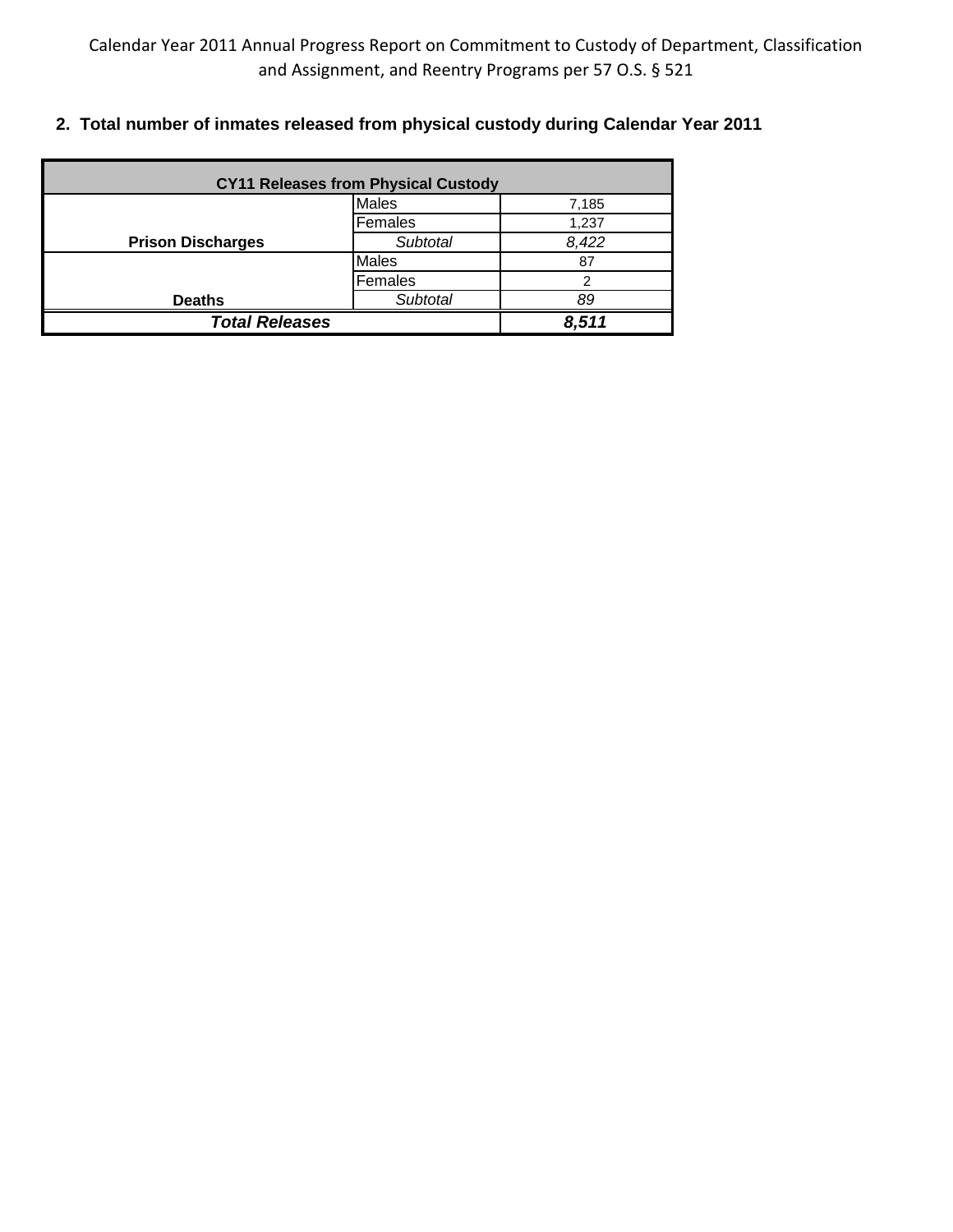## **3. A total of the number of inmates employed by private employers prior to the inmate's release from physical custody.**

| <b>CY11 Inmates Employed Prior to Release</b> |     |  |
|-----------------------------------------------|-----|--|
| <b>Work Release</b><br>2828                   |     |  |
| <b>Institutional Private Employers</b>        | 548 |  |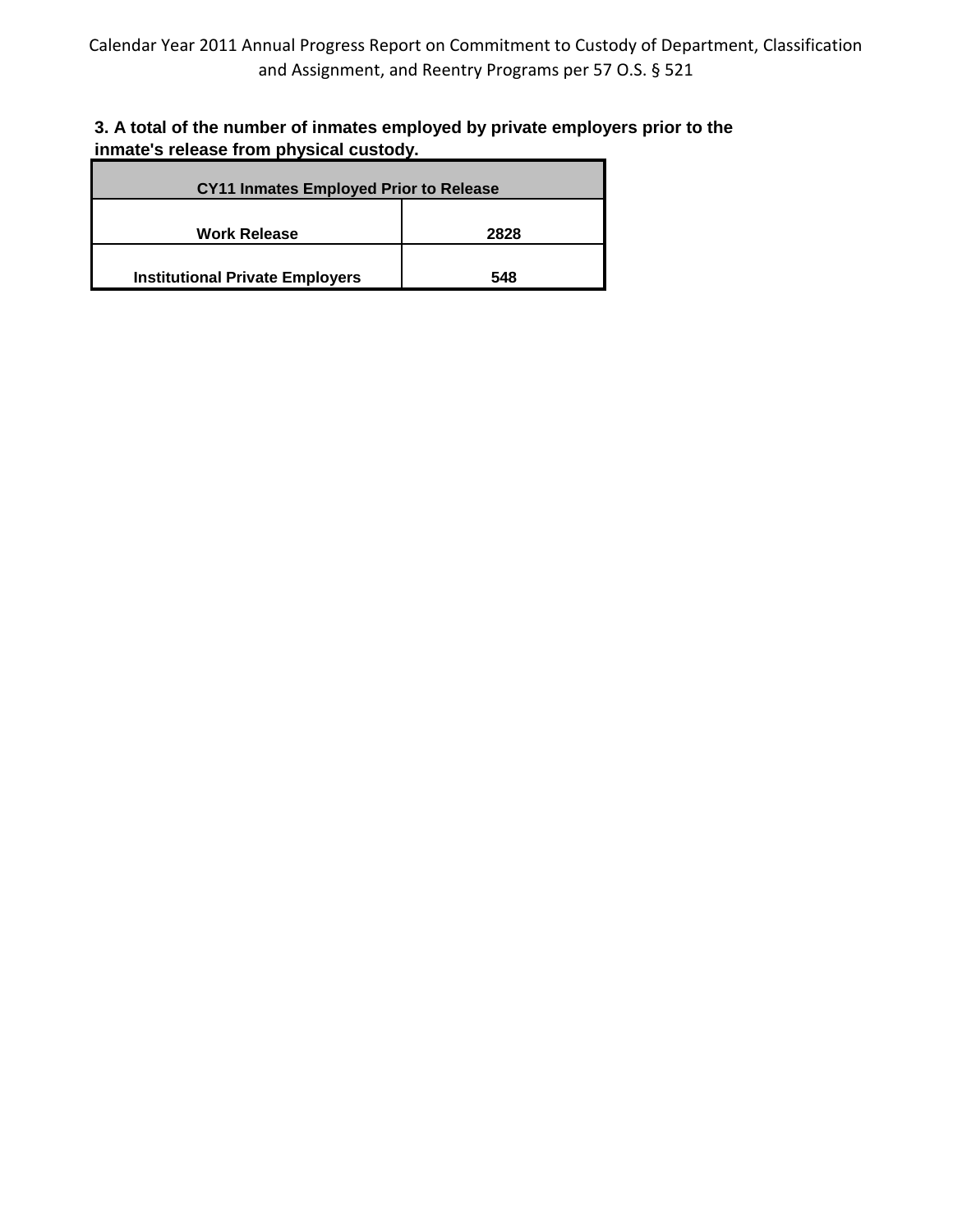#### **4. A total of the number of inmates exiting the Department's system who have spent less than one hundred eighty (180) calendar days in a halfway house**

**(Days at a halfway house is calculated by the total number of days, whether consecutive or non-consecutive, spent in a work release bed during the prison term resulting in a CY11 prison release)** 

| <b>Offenders who spent 180 OR MORE</b><br>total days at HWH (work release)      |       |  |  |  |
|---------------------------------------------------------------------------------|-------|--|--|--|
| Male                                                                            | 1,162 |  |  |  |
| Female                                                                          | 138   |  |  |  |
| 1,300<br><b>Total</b>                                                           |       |  |  |  |
| <b>Offenders who spent LESS THAN</b><br>180 total days at HWH (work<br>rologeol |       |  |  |  |

| release) |       |  |  |  |
|----------|-------|--|--|--|
| Male     | 6.110 |  |  |  |
| Female   | 1.101 |  |  |  |
| Total    | 7.211 |  |  |  |

**Average total days of offenders who were placed at a HWH (work release) during any point of the incarceration resulting in a CY11 prison release**

|               | Days at HWH (work release) |  |                                            |                                                                   |               |       |
|---------------|----------------------------|--|--------------------------------------------|-------------------------------------------------------------------|---------------|-------|
|               | $<$ 180 Days               |  |                                            |                                                                   | $>= 180$ Days |       |
| <b>Gender</b> |                            |  | Average Days   Minimum Days   Maximum Days | <b>Minimum Days</b><br><b>Maximum Days</b><br><b>Average Days</b> |               |       |
| Male          | 97.1                       |  | 179                                        | 302.8                                                             | 180           | 1.448 |
| Female        | 95.8                       |  | 177                                        | 359.7                                                             | 181           | 739   |
| Overall       | 97.0                       |  | 179                                        | 308.9                                                             | 180           | 1,448 |

**Offenders who spent LESS THAN 180 total days at a HWH (work release) who were eligible for placement at 300 days prior to prison exit**

| <b>Gender</b> | Eligible at 300<br>days | <b>Never Placed</b><br>at HWH or<br><b>Work Release</b><br>during Term | <b>Assigned to</b><br><b>Work Release</b><br>at 300 days<br><b>Remaining OR</b><br><b>Placed at Later</b><br><b>Date During</b><br><b>Term</b> | <b>HWH failure</b><br>during incar.<br>term (for those<br>eligible at 300<br>days) |
|---------------|-------------------------|------------------------------------------------------------------------|------------------------------------------------------------------------------------------------------------------------------------------------|------------------------------------------------------------------------------------|
| Male          | 538                     | 264                                                                    | 270                                                                                                                                            | 97                                                                                 |
| Female        | 199                     | 149                                                                    | 51                                                                                                                                             | 11                                                                                 |
| Total         | 737                     | 413                                                                    | 321                                                                                                                                            | 108                                                                                |

**Offenders who spent LESS THAN 180 total days at HWH (work release) during incarceration resulting in a CY11 prison release, but who spent at least one day at a HWH (work release)**

|        | Placed in HWH (work release) |                  |              |  |
|--------|------------------------------|------------------|--------------|--|
| Gender | At Least 1 Day               | <b>Zero Days</b> | <b>Total</b> |  |
| Male   | 1.075                        | 5,035            | 6.110        |  |
| Female | 163                          | 938              | 1.101        |  |
| Total  | 1,238                        | 5,973            | 7,211        |  |